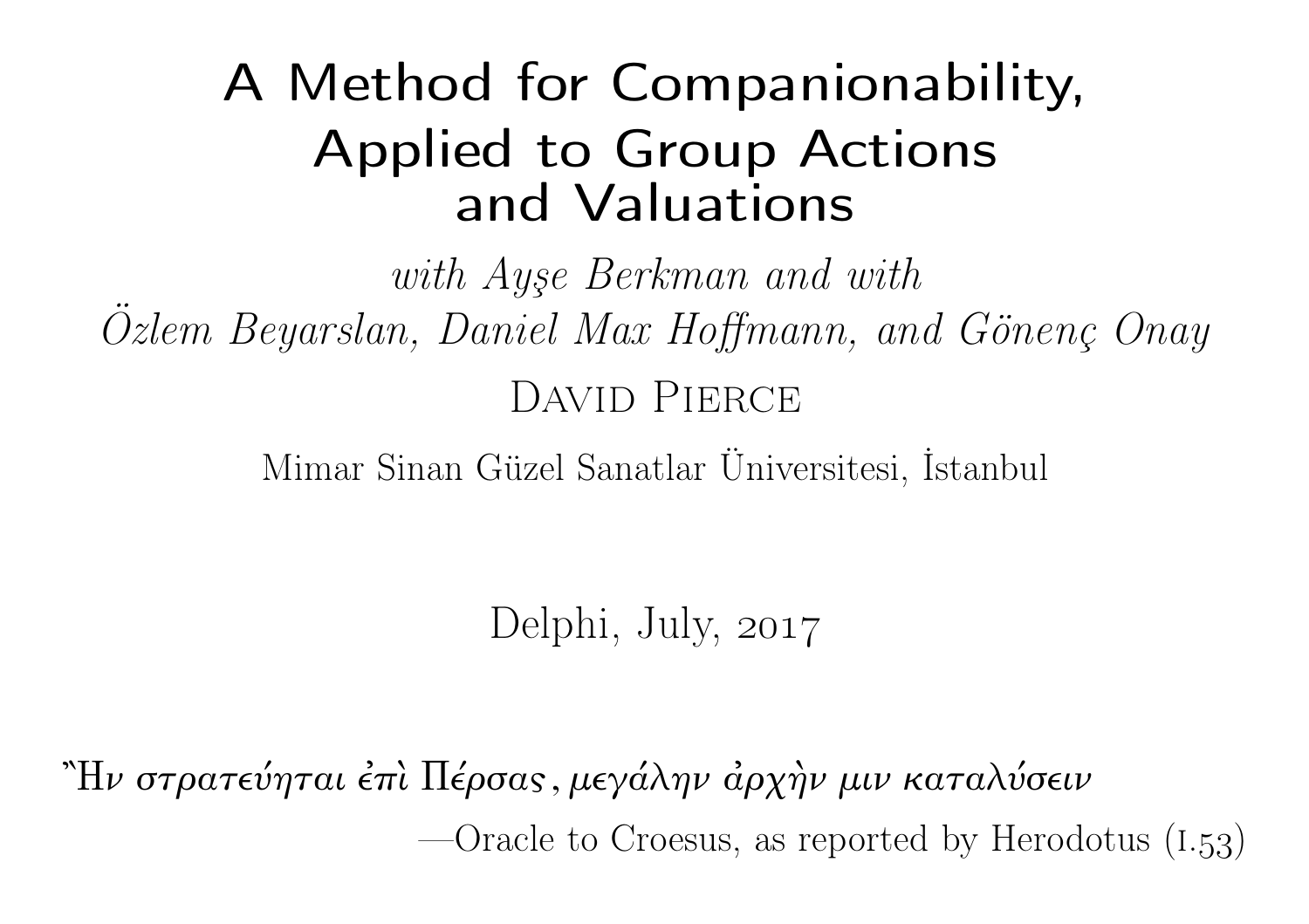Three theories of education:

- . Learn the word of God.
- . Learn skills.
- . Learn freedom.

## Mathematics teaches freedom by being

(a)  $\mathit{personal}$  (none can command you to accept a theorem),

(b)  $universal$  (disagreement must be settled peacefully).

[Formal proof] was one of the grea<sup>t</sup> discoveries of the early th century, largely due to Frege, Russell, and Whitehead . . . This discoveryhas had <sup>a</sup> profound impact on mathematics, because it means thatany dispute about the validity of a mathematical proof can always be *resolved.*

—Timothy Gowers, *Mathematics: <sup>A</sup> Very Short Introduction*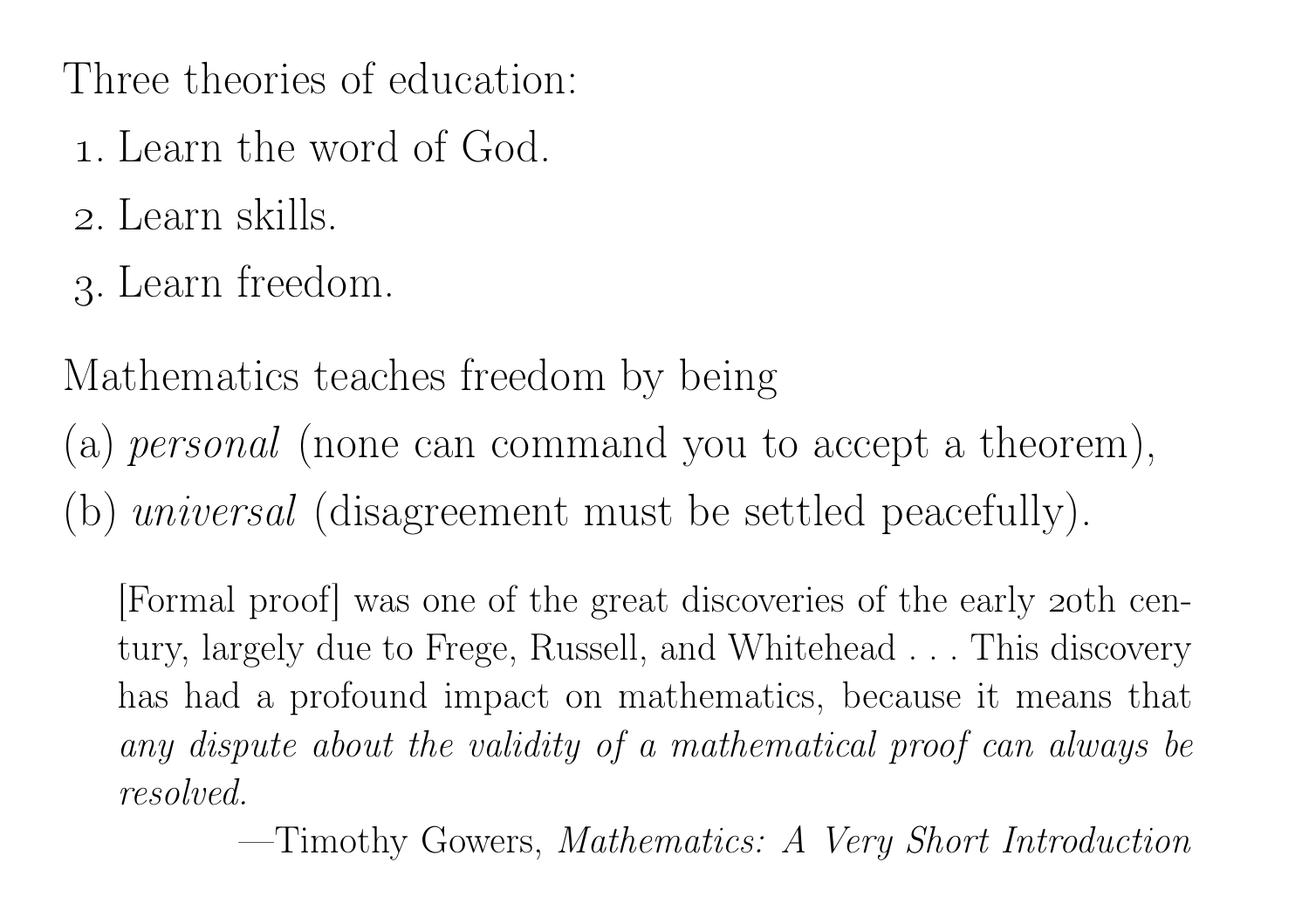

Nesin Mathematics Village, ŞirinceSelçuk, İzmir (Ephesus, Ionia), July 9, 2016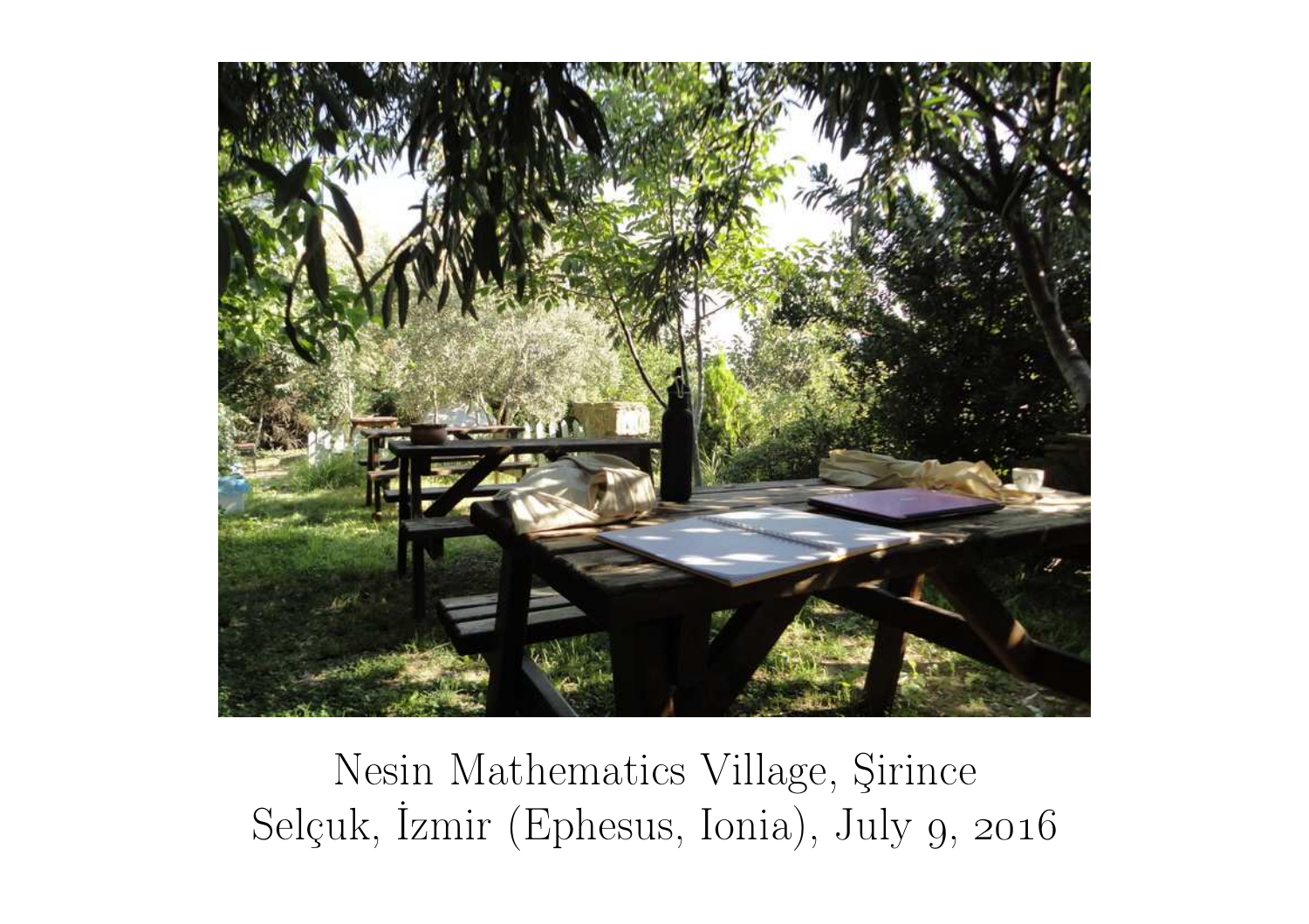A problem of model theory: identify complete theoriesand their properties, such as being axiomatizable or not. **Presburger 1930.** Th $(\mathbb{N}, +)$  is axiomatizable.  $G\ddot{\text{o}}$ del 1931. Th $(\mathbb{N}, +, \times)$  is not.

USEFUL DEFINITIONS:

 $diag(\mathfrak{A}) = Th(\text{structures in which } \mathfrak{A} \text{ embeds}),$  $T\mathbf{v} = \text{Th}(\text{structures embedding in models of } \mathcal{T}).$ 

A. Robinson 1956. A theory  $\tau$  is model-complete if, whenever  $\mathfrak{A} \models \mathcal{T}$ , then  $\mathcal{T} \cup \text{diag}(\mathfrak{A})$  is complete.

"Eli Bers" 1969. A model-complete theory  $\mathcal{T}^*$  is the modelcompanion of any theory  $\mathcal{T}$  for which  $\mathcal{T}^*_{\forall} =$  $^*_{\;\;\forall}=\top_{\forall}.$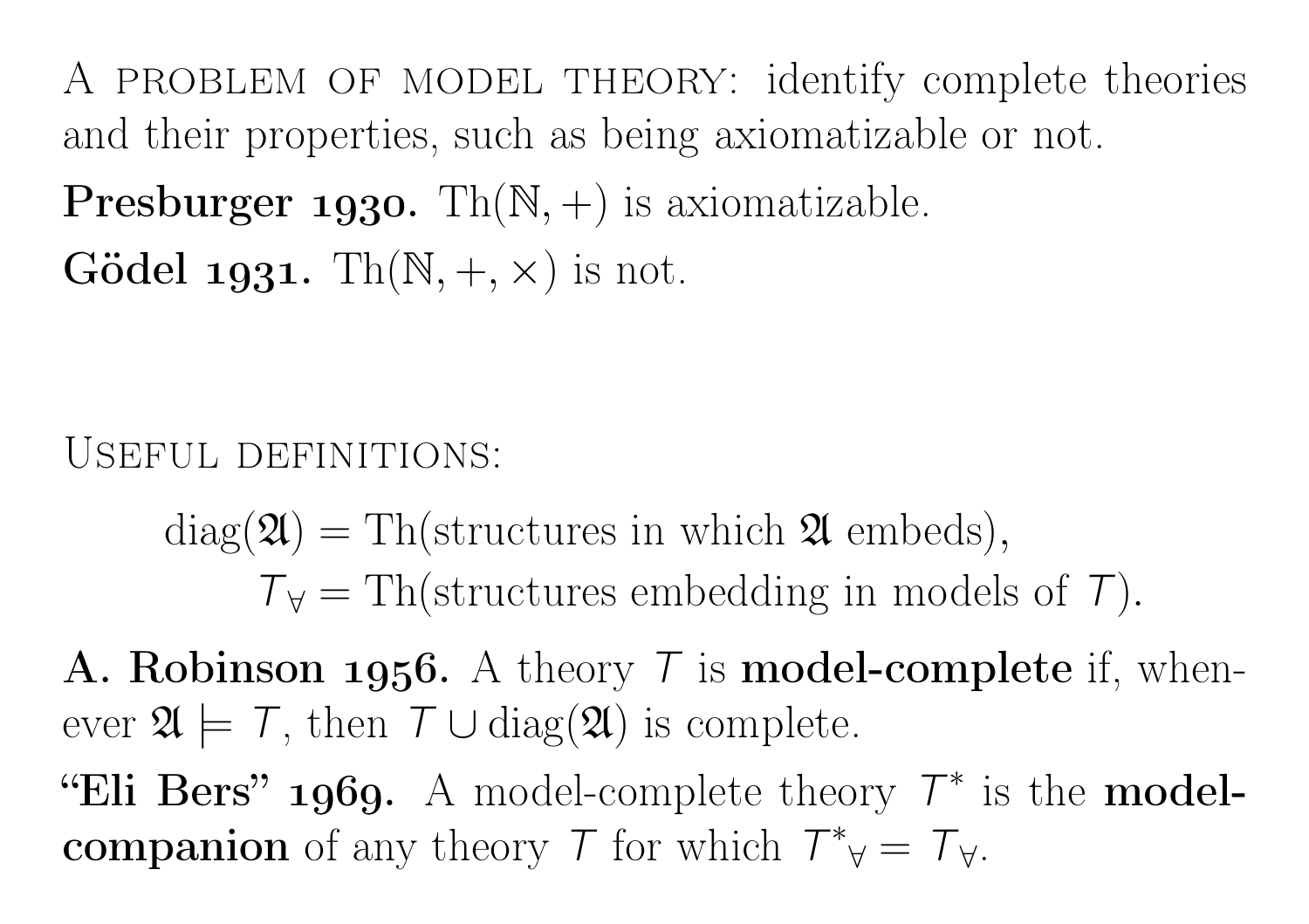#### Fields may have

- (1) a valuation ring  $\mathcal{O}$  (with max. ideal  $\mathcal{M}$ ),
	- 2) a derivation  $\delta$ ,
	- 3) an automorphism  $\sigma$ .

| the theory of fields has model companion  |                | source                                                         |
|-------------------------------------------|----------------|----------------------------------------------------------------|
|                                           | $-$ ACF        | Tarski 1948                                                    |
| with $O$ ACVF                             |                | Robinson 1956                                                  |
| of char. 0 with $\delta$ DCF <sub>0</sub> |                | Robinson 1959                                                  |
| of char. p with $\delta$ DCF <sub>p</sub> |                | Wood 1973                                                      |
| with $\sigma$ ACFA                        |                | Macintyre 1997<br>Macmoyre 1997<br>Chatzidakis–Hrushovski 1999 |
|                                           |                |                                                                |
| of char. 0 with $\delta$ , $\sigma$       | yes            | P. 2004                                                        |
| of char. p with $\delta$ , $\sigma$       | n <sub>o</sub> |                                                                |
| with $\mathcal{O}, \sigma$                | yes            | Beyarslan-Hoffmann-Onay-P. 201?                                |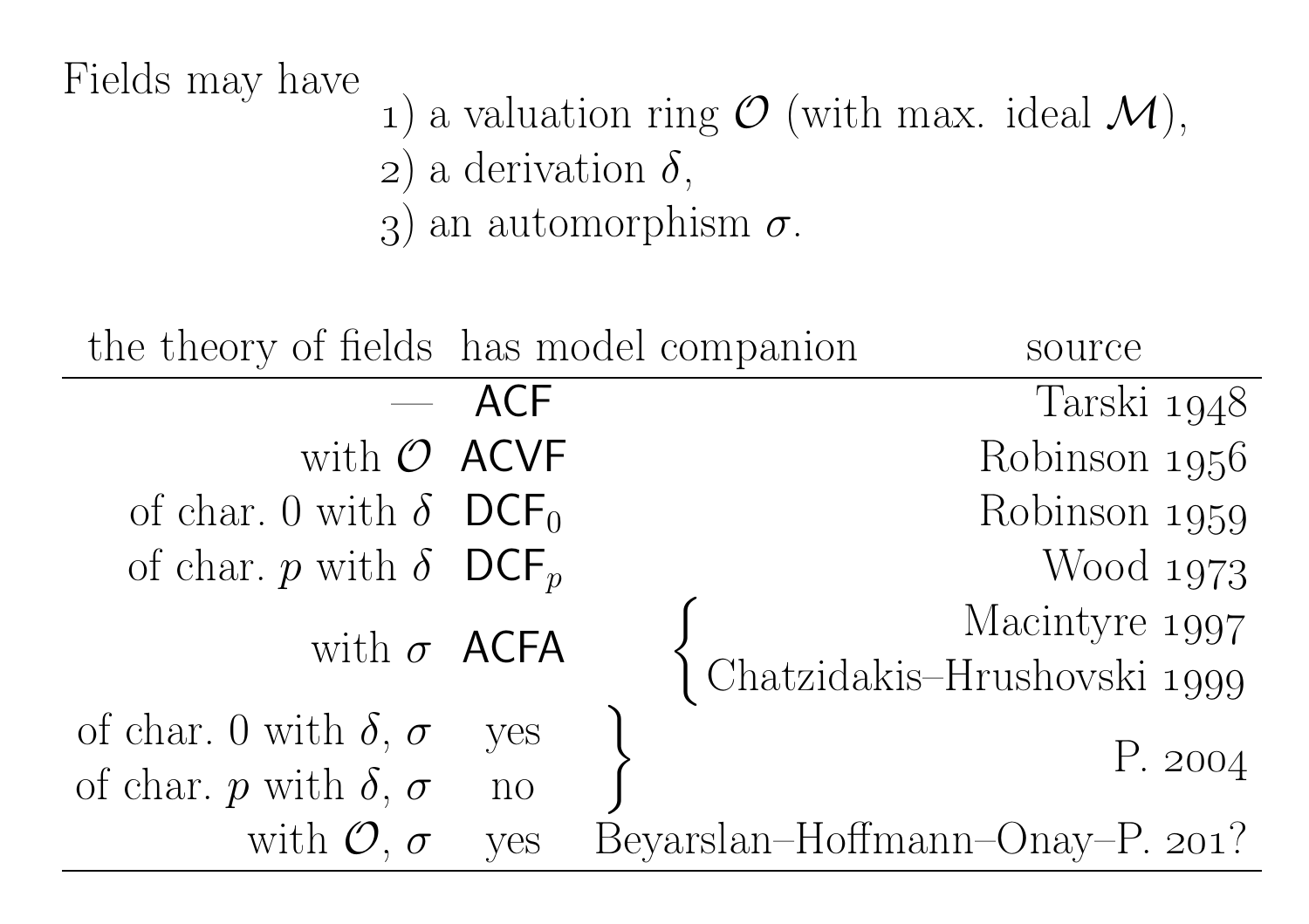THEOREM (generalizing **Robinson 1957**). If it exists, the modelcompanion  $\mathcal{T}^*$  of a theory  $\mathcal T$  is axiomatized by  $\mathcal T_{\forall}$  and sentences  $\forall \boldsymbol{x}~ \forall \boldsymbol{y}~ \exists \boldsymbol{z}~ \big(\vartheta(\boldsymbol{x}, \boldsymbol{y}) \Rightarrow \varphi(\boldsymbol{x}, \boldsymbol{z})\big),$ 

where

- $\varphi$  is a system of atomic and negated atomic formulas,
- $\vartheta$  is from a set  $\Theta_{\varphi}$  of formulas,
- for all models  $\mathfrak{M}$  of  $\mathcal{T}_{\forall}$  with parameters  $\boldsymbol{a}$ ,

 $\vartheta(\boldsymbol{a}, \boldsymbol{y})$  is soluble in  $\mathfrak{M}$  for some  $\vartheta$  in  $\Theta_{\varphi} \iff$  $\varphi({\boldsymbol{a}},{\boldsymbol{z}})$  is soluble in a model of  $\mathcal{T}_{\forall} \cup \text{diag}(\mathfrak{M})$ .

Not every system  $\varphi$  need be considered, but "enough" of them.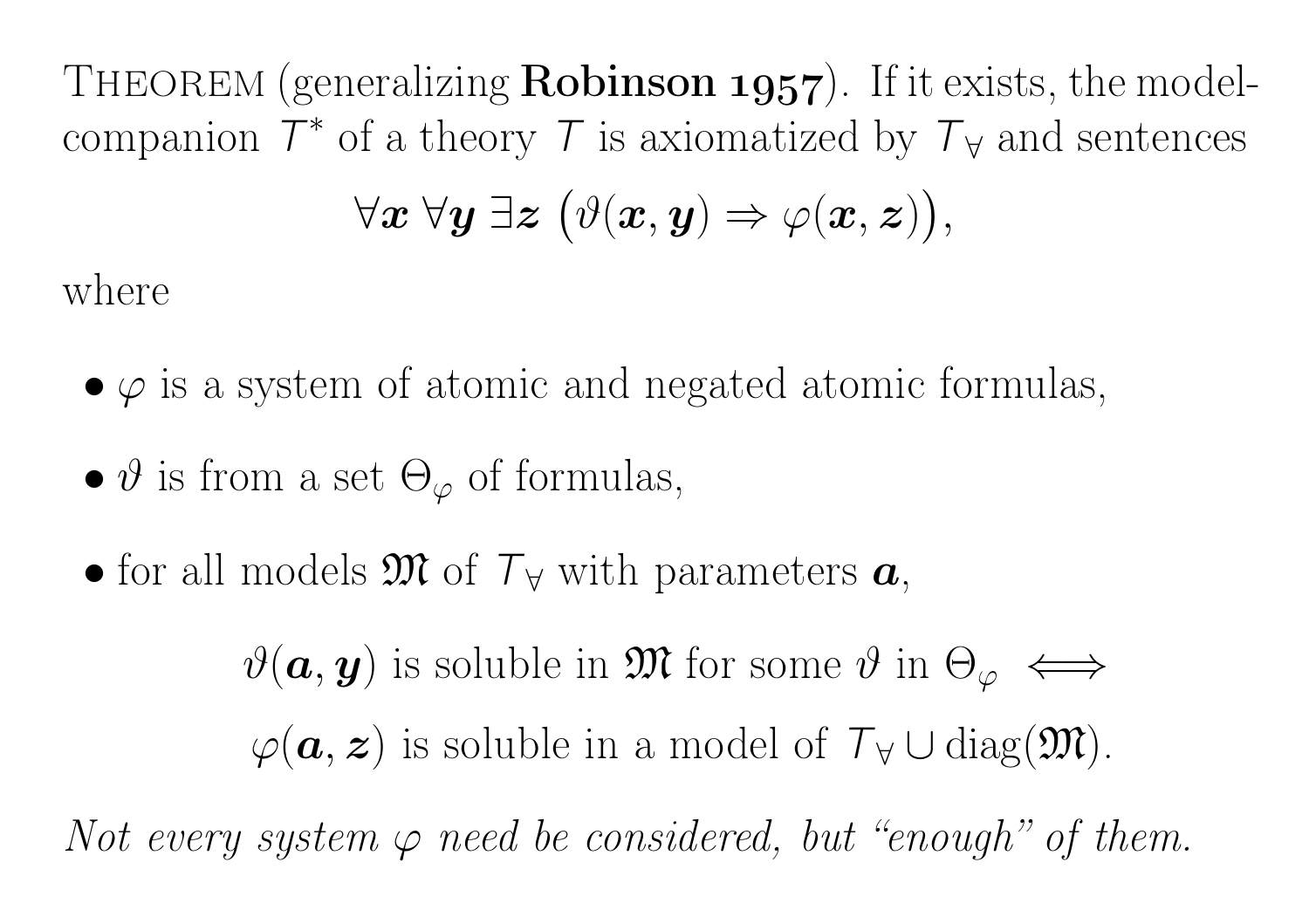To axiomatize  $\mathsf{DCF}_0$ , Robinson considered all systems.

Blum 1968: one-variable systems are enough.

For the model-companion of any theory  $\mathcal{T}$ , it is enough to consider *unnested* systems.

EXAMPLE. Over a field K with  $\sigma$ ,  $\mathcal{O}$ , and  $\mathcal{M}$ , one need only urderstand systems. understand systems

$$
\bigwedge_{f\in I_0}f=0\wedge\bigwedge_{i
$$

where, for some  $n$  in  $\boldsymbol{\omega}$ ,

- $I_0$  is a finite subset of  $K[X_j : j < n],$
- $m \leq n$  and  $\tau : m \rightarrowtail n$ ,
- $\bullet \kappa \subseteq \lambda \subseteq n$ .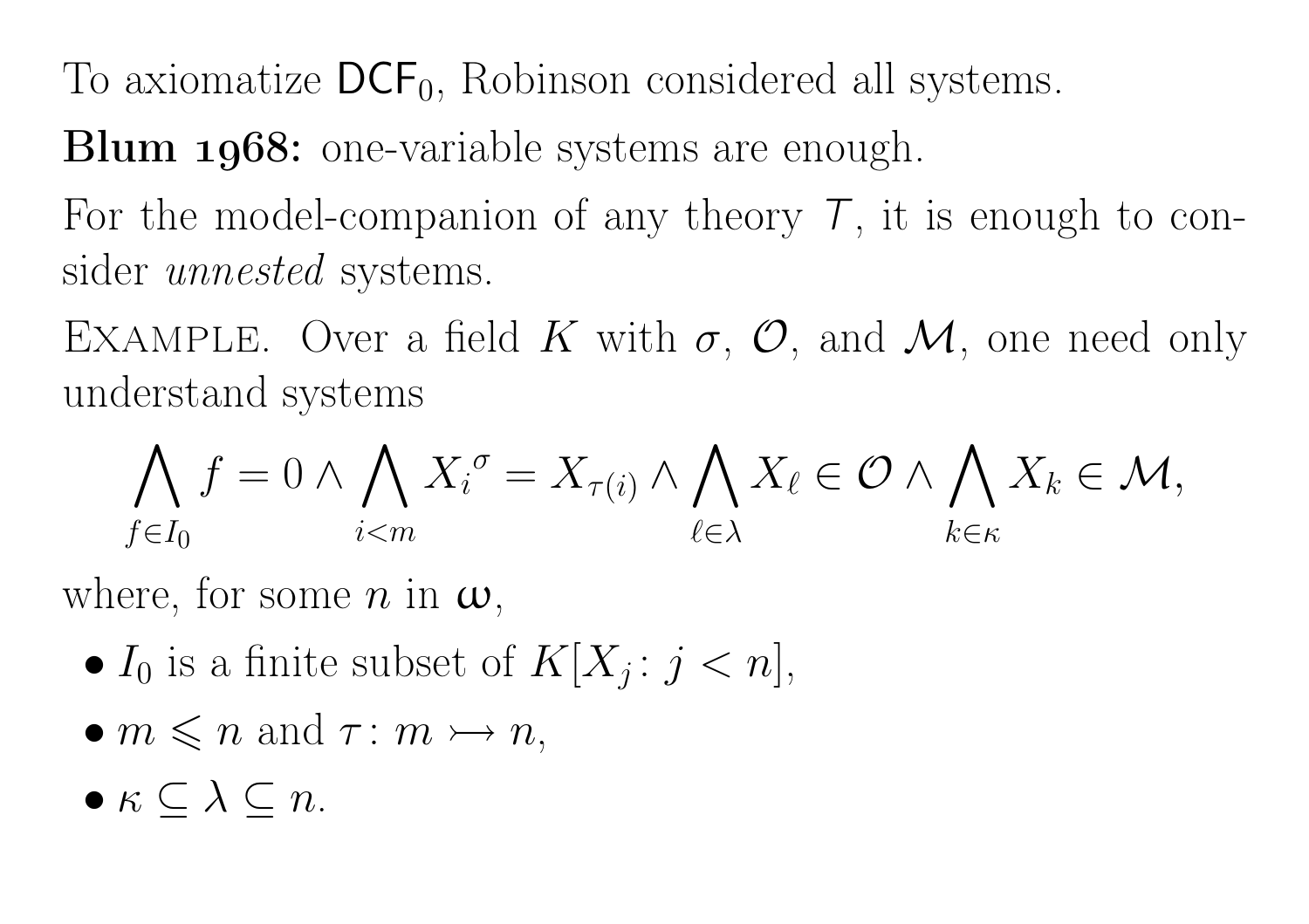# EXAMPLE. A group action is  $(P, A)$ , where

- $1) P = \{\text{functions}\},\$
- $(a) A = \{ \text{points} \},\$
- 3) there is  $(\xi, y) \mapsto \xi y$  from  $P \times A$  to A whereby
	- (a) functions have inverses:  $\forall \xi \; \exists \eta \; \forall z \; (\xi \; \eta \; z = z \land \eta \; \xi \; z = z);$ (b) two functions have a composite:  $\forall \xi \; \forall \eta \; \exists \zeta \; \forall v \; \xi \; \eta \; v = \zeta \; v;$  $(c)$  there is an identity:  $\xi \forall y \xi y = y.$
- Let  $GA = Th(group actions)$ .

Then  $GA<sub>\forall</sub>$  is that functions are injective:

$$
\forall \xi \ \forall y \ \forall z \ (y \neq z \Rightarrow \xi \ y \neq \xi \ z).
$$

KEY OBSERVATION: Compositions not preserved in extensions.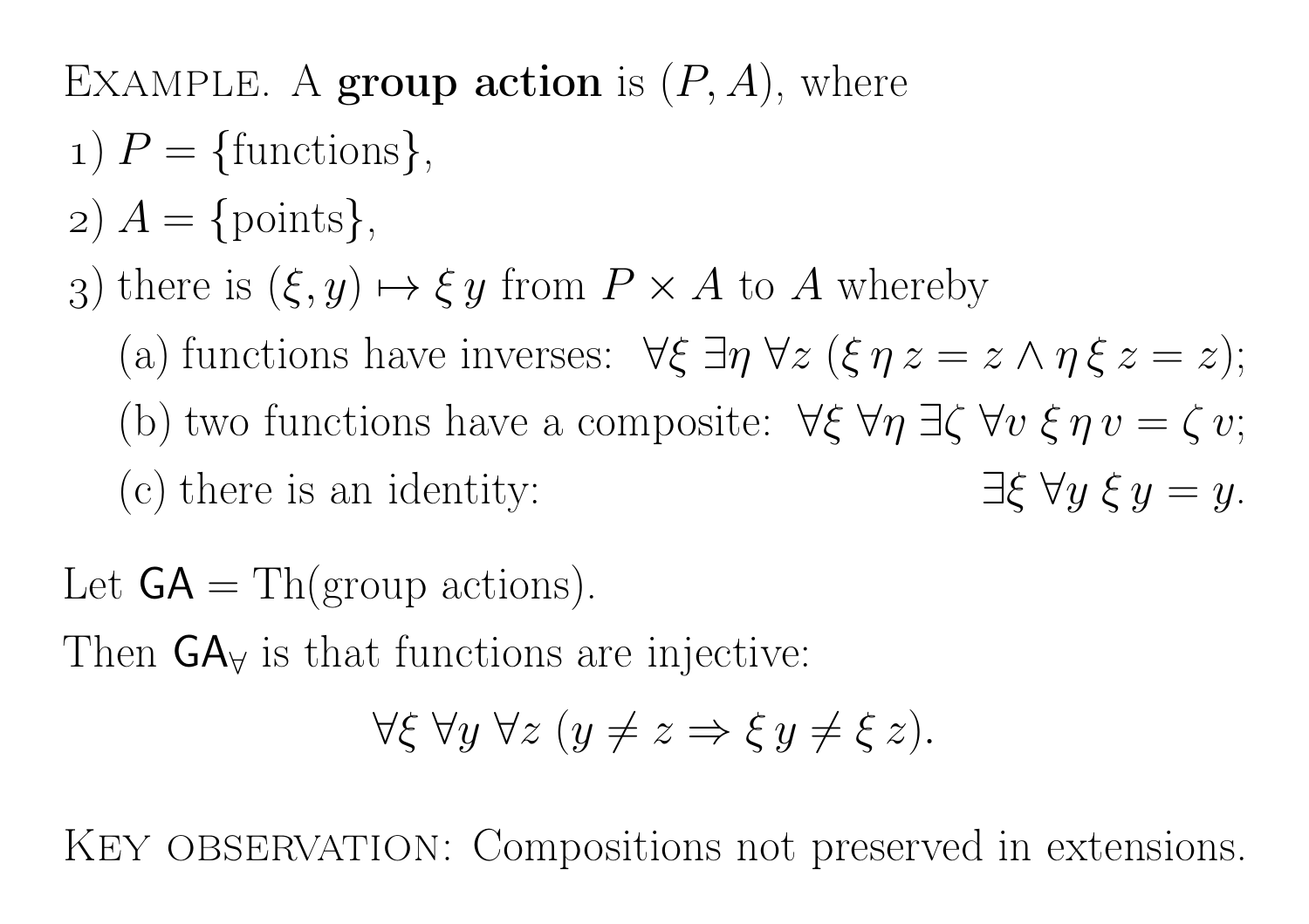To find GA<sup>∗</sup>, one need only consider systems

$$
\bigwedge \alpha \, x = y \wedge \bigwedge \xi \, t = u,
$$

where  $t$  and  $u$  are point variables or constants.

 $GA^*$  is complete and says,

1) any  $n!$  distinct functions act like  $\mathrm{Sym}(n)$  on some  $n$  points; 2) on any  $n$  distinct points, some  $n!$  functions act like  $\text{Sym}(n);$ ) there are at least two points.

 ${\sf GA}$  includes  $\operatorname{Th}(\mathbf{parameterized}\,\, \mathbf{permutations}),$  axiomatized by

$$
\forall \xi \ \forall y \ \forall z \ (y \neq z \Rightarrow \xi \ y \neq \xi \ z), \qquad \forall \xi \ \forall y \ \exists z \ \xi \ z = y.
$$

**Shelah 1993:**  $T_{\text{feq}}$ , namely

Th(parametrized equivalence relations).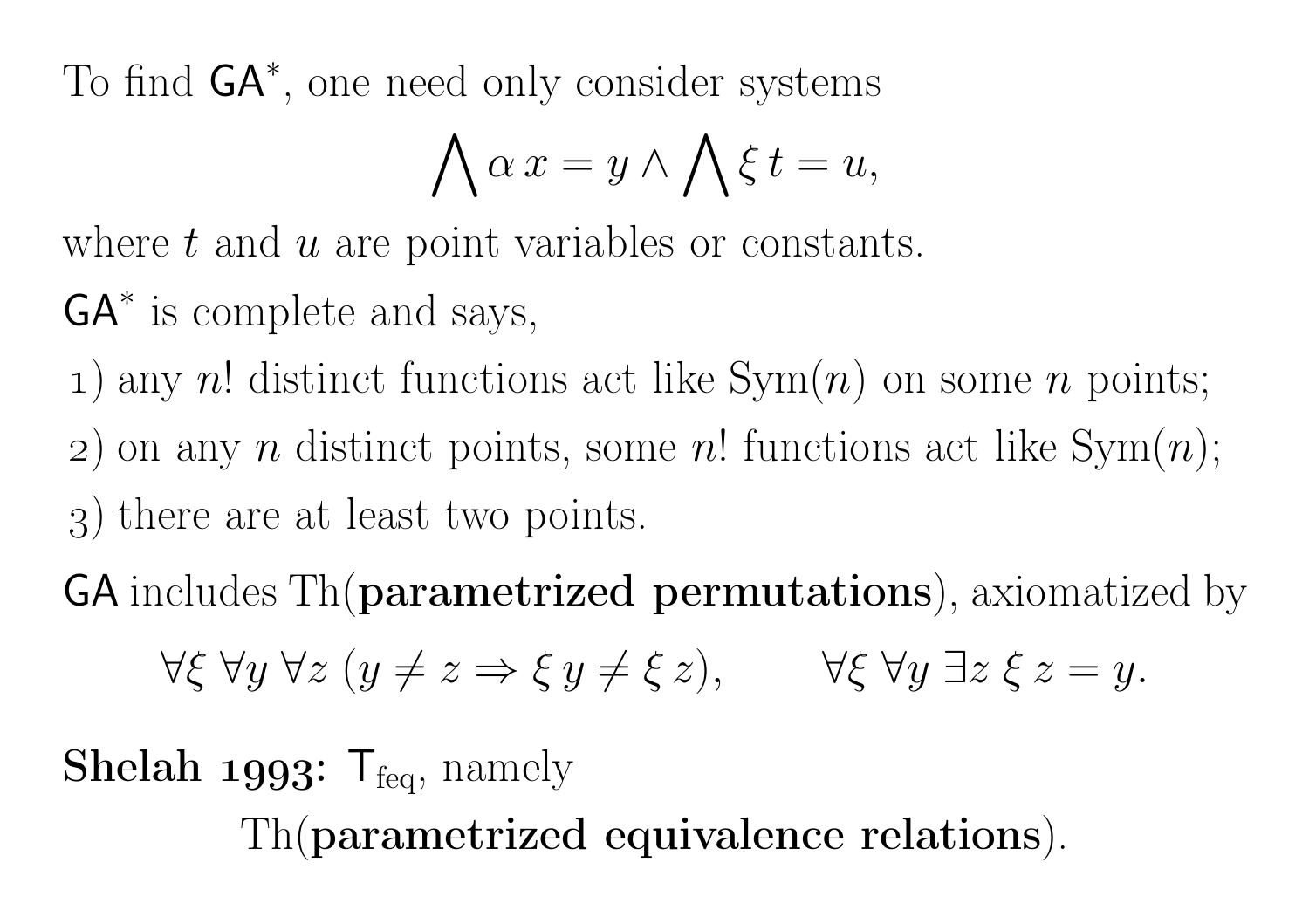$T_{\text{feq}}^* = Th(Fraiss\acute{e} \text{ limit of the class of finite models of } T_{\text{feq}}).$ 

It was shown that  $\mathsf{T}_{\text{feq}}^*$  has  $\text{TP}_2$  and, ultimately,  $\text{NSOP}_1$ .

Thus  ${\sf T}_{\rm feq}^*$  occupies an undivided region of the *Map of the Uni*- $\emph{verse}$  (Conant 2013–, forkinganddividing.com).

As for  $\mathsf{GA}^*$ , so for for  $\mathsf{T}_{\text{feq}}^*$ , one can obtain axioms:

 $(1)$  a partition of  $n$  points is effected by some relation,

 $(2)$  the intersection of classes of  $n$  distinct relations is nonempty,

3) there are  $n$  relations and  $n$  classes of each.

Like  $\mathsf{T}_{\text{feq}}^*$ ,  $\mathsf{GA}^*$  has  $\text{TP}_2$  and  $\text{NSOP}_1$ .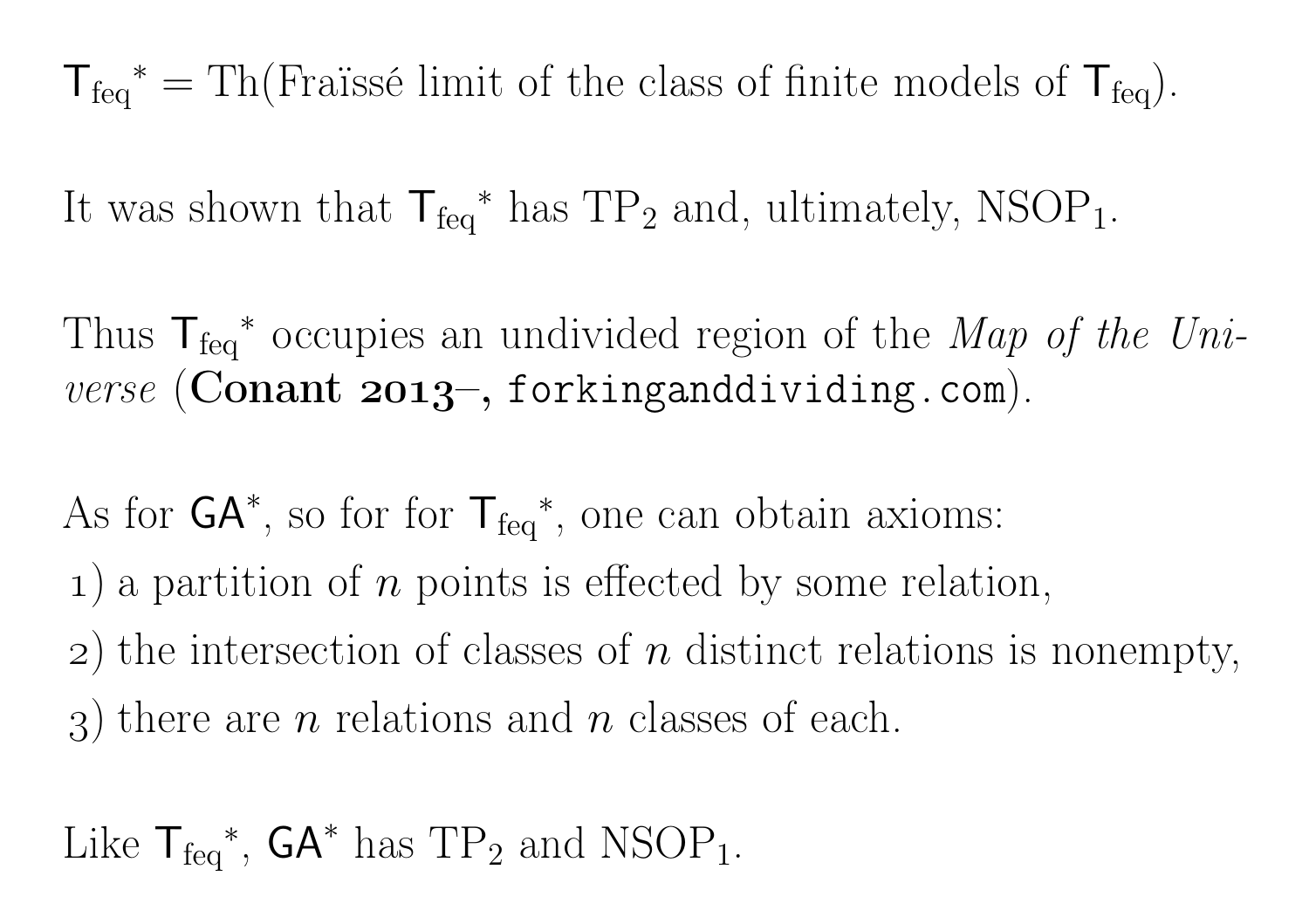### **Chernikov–Ramsey 2016:** In a finite relational signature,

- if the theory of the Fraïssé limit of <sup>a</sup> Fraïssé class with StrongAmalgamation is simple,
- then the theory of *parametrized* models has NSOP 1,
- **because** it has a certain independence relation  $\perp$  with independent amalgamation of types.

THEOREM. **GA**<sup>\*</sup> also has NSOP<sub>1</sub>, because of 
$$
\perp
$$
 given by  
\n
$$
(P, A) \perp ( \Sigma, B) \iff
$$
\n
$$
(T, C)
$$
\n
$$
P \cap \Sigma \subseteq T \& \langle A \cup C \rangle_{P \cup T} \cap \langle B \cup C \rangle_{\Sigma \cup T} \subseteq \langle C \rangle_T,
$$

where  $\langle X \rangle_{\Xi}=$  $\{\xi^n$  $x: \xi \in \Xi \& n \in \mathbb{Z} \& x \in X$ .